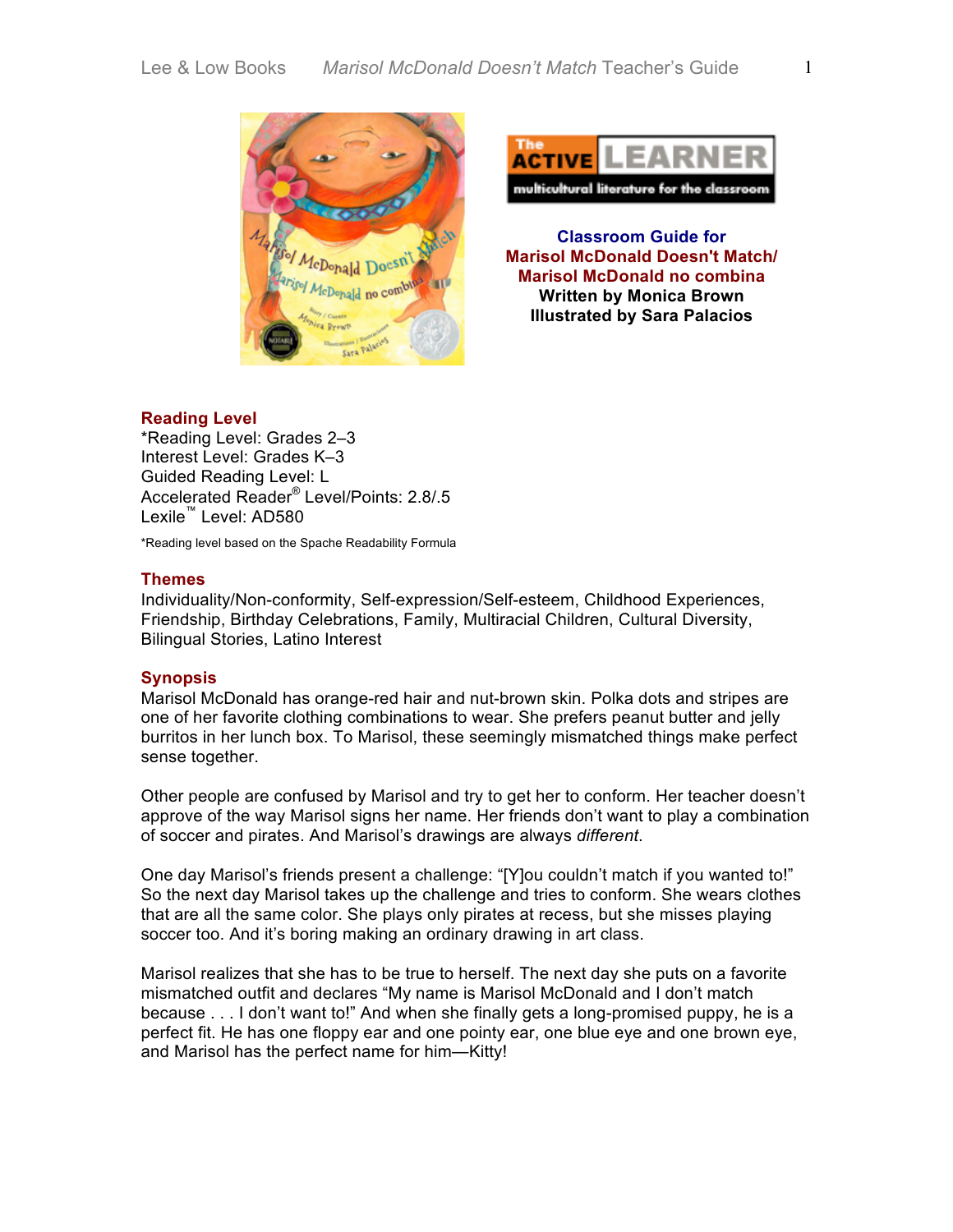Try as they might, no one can put biracial, Peruvian-Scottish-American Marisol into a box and make her match everyone and everything else. And that's just fine with her.

### **Background**

### *(from the Author's Note on the last page of the book)*

I wrote this book because, like more than six million Americans, I'm multiracial. I'm the daughter of a South American mother and a North American father, and my childhood was spent in a close community of cousins, *tíos* (uncles), and *tías* (aunts).

Like Marisol McDonald, my cousins and I are mixed—indigenous Peruvian and Spanish mixed with Scottish and Italian and Jewish, not to mention Nicaraguan, Mexican, Chilean and African. One thing most of us do share are freckles. According to one of my tíos, the family freckles came from the time my *abuelita* (grandma) was stirring a big pan of chocolate on the stove—my tío reached for it and it splattered everywhere, leaving chocolate sprinkles on everyone's faces and toes!

People sometimes ask us, "What are you?" and sometimes even say that we "don't match." But we know better. Our mothers told us that we are Americans, yes, but also citizens of the world. My life (and I'll bet yours too) is bound up with the history of many peoples, and like Marisol McDonald, I open my arms wide and embrace them all.

### **BEFORE READING**

# **Prereading Focus Questions**

(Reading Standards, Literature, Craft and Structure, Strand 5 and Integration of Knowledge and Ideas, Strand 7)

Before introducing this book to students, you may wish to develop background and promote anticipation by posing questions such as the following:

- 1. What kinds of clothes do you like to wear? How do you decide if one thing you put on goes with something else you put on?
- 2. What are some of the things we can tell about a person from the way he or she chooses to dress?
- 3. What games and sports do you like to play? Have you ever tried to combine more than one of them? What might happen if you did?
- 4. How can you decide on a good name for a pet? What do you think you should consider when choosing a name?
- 5. What do you know about realistic fiction stories? What kinds of things happen in realistic fiction? What are some things that do not happen in realistic fiction?

### **Exploring the Book**

(Reading Standards, Literature, Craft and Structure, Strand 5 and Integration of Knowledge and Ideas, Strand 7)

Display the book and read the title aloud. Ask students what they think the title means. Then ask them to predict what the story might be about. Who do you think the characters might be? Where do you think the story might take place? What do you think might happen in the story? What makes you think that?

Take students on a book walk and draw attention to the following parts of the book: endpapers with drawings on them, title page, English and Spanish text, illustrations, and author's note on the last page.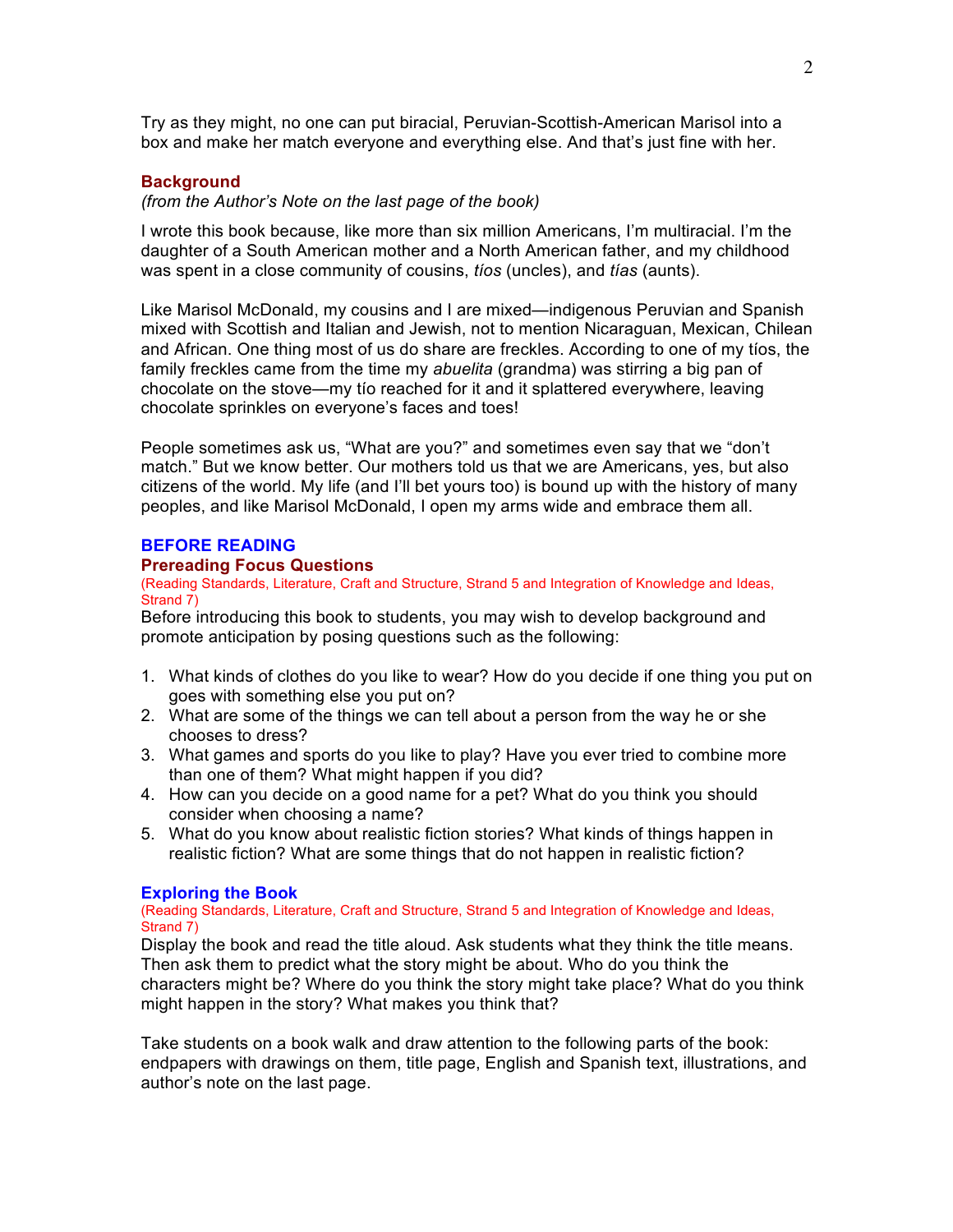Ask students if they think this book will be fiction or nonfiction. What makes them think so? What clues do the author and illustrator give that helped them decide?

## **Setting a Purpose for Reading**

(Reading Standards, Literature, Key Ideas and Details, Strands 1–3)

Have students read to find out who Marisol McDonald is and what it means when the title says she "doesn't match." Have students also read to determine why the story is written in more than one language.

#### **VOCABULARY**

## (Reading Standards, Literature, Craft and Structure, 4)

For English readers, the book contains some words that may be unfamiliar to students. Based on students' prior knowledge, review some or all of the vocabulary below. Then ask students to write their own meanings and sentences for each word. If students also know synonyms for any of the vocabulary, have them list the synonyms as well.

| goal      | clash           | polka dots | burritos   | perrito  | por favor |
|-----------|-----------------|------------|------------|----------|-----------|
| quizás    | cursive         | soccer     | scrunches  | creative | unique    |
| bilingual | <b>Peruvian</b> | Scottish   | marvelous  | abuelita | Peru      |
| bravo     | smushed         | caramel    | mismatched |          |           |

#### **AFTER READING**

## **Discussion Questions**

After students have read the book, use these or similar questions to generate discussion, enhance close reading and comprehension, and develop appreciation for the content. **Encourage students** to refer to passages and illustrations in the book and **to cite evidence from the text and/or illustrations to support their responses**.

## **Literal Comprehension**

- 1. The narrator is the character who tells us the story. Who is the narrator in this story? How do you know? (Reading Standards, Literature, Craft and Structure, Strand 6)
- 2. Who is Tato? Why does he think that Marisol doesn't match? Cite evidence from the text to support your answer. (Reading Standards, Literature, Key Ideas and Details, Strands 1 & 3)
- 3. Marisol and her brother have different opinions on how Marisol dresses. What does Marisol think about the different clothing items she wears together? What does her brother think? (Reading Standards, Literature, Integration of Knowledge and Ideas, Strand 9)
- 4. Who are the members of Marisol's family? (Reading Standards, Literature, Key Ideas and Details, Strand 1)
- 5. Which one of Marisol's parents is from Peru? Which parent is from Scotland? Cite evidence from the story to support your answer. (Reading Standards, Literature, Key Ideas and Details, 1 & 3)
- 6. Besides mismatching her clothes, what else does Marisol do that other people think clashes? Use examples from the text to support your answer. (Reading Standards, Literature, Integration of Knowledge and Ideas, 7)
- 7. What challenge does Ollie put to Marisol? How does she react? (Reading Standards, Literature, Key Ideas and Details, Strand 1–3)
- 8. What puppy does Marisol pick? How is the puppy similar to Marisol? Cite evidence from the text to support your answer. (Reading Standards, Literature, Key Ideas and Details, Strand 1–3)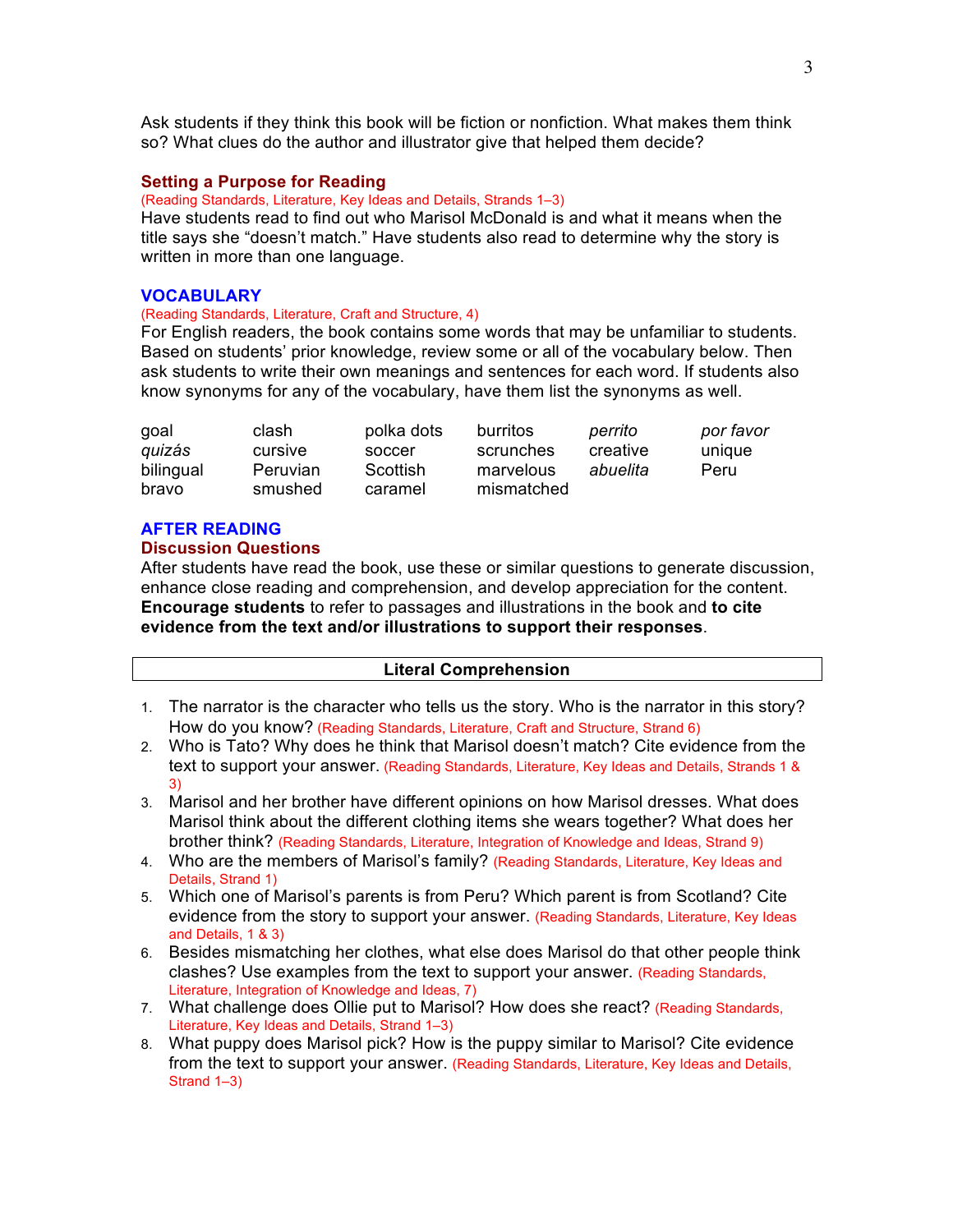# **Extension/Higher Level Thinking**

- 1. How does Marisol feel about being "mismatched" at the beginning of the story? In the middle of the story? At the end? How do her feelings change? Cite evidence from the story to support your answer. (Reading Standards, Literature, Craft and Structure, Strand 4)
- 2. What kind of person is Marisol? How would you describe her? Think about what she says and what she does. Think about her bedroom and her artwork. Look for clues from both the author and the illustrator. (Reading Standards, Literature, Integration of Knowledge and Ideas, Strand 7 & Craft and Structure, Strand 4)
- 3. Why do you think the story is told in both English and Spanish? Cite evidence from the story to support your answer. (Reading Standards, Literature, Craft and Structure, Strand 5)
- 4. Think about the way the English text and Spanish text are laid out in the book. Why do you think the text is presented this way? Are there places where Spanish and English words are used together? Why do you think the author chose to do that? (Reading Standards, Literature, Range of Reading and Level of Text Complexity, 10)
- 5. How does Marisol feel about Ollie's challenge? How does she feel and act over the course of the day? How is her mood different from the beginning of the story? How do you know? What clues do the author and illustrator give you? (Reading Standards, Literature, Craft and Structure, Strand 4)
- 6. What does Ms. Apple value about Marisol? How do you think Ms. Apple's note makes Marisol feel? How do you know? (Reading Standards, Literature, Key Ideas and Details, Strands 1–3)
- 7. What is clever about the name Marisol chooses for her puppy? Why does she choose that name? Cite evidence from the story to support your answer. (Reading Standards, Literature, Key Ideas and Details, Strands 1–3)
- 8. What is the moral of the story? What do you think the author, Monica Brown, wants readers to learn from Marisol's story? (Reading Standards, Literature, Key Ideas and Details, Strand 2)
- 9. How might the story be different if it was narrated by Marisol's brother? Her mother? Her father? One of her friends? What makes you think so? (Reading Standards, Literature, Craft & Structure, Strand 5)

# **Literature Circles**

(Speaking and Listening Standards, Comprehension and Collaboration, Strands 1–3 & Presentation of Knowledge and Ideas, Strands 4–6)

If you use literature circles during reading time, students might find the following suggestions helpful in focusing on the different roles of the group members.

The **Questioner** might use questions similar to the ones in the Discussion Question section of this guide.

The **Passage Locator** might look for lines in the story that help explain new vocabulary words.

The **Illustrator** might create a mismatched drawing like Marisol makes in art class. The **Connector** might find other stories that feature characters who are biracial or bilingual.

The **Summarizer** might provide a brief summary of the group's reading and discussion points for each meeting.

The **Investigator** might look for information about Peru and Scotland.

**\***There are many resource books available with more information about organizing and implementing literature circles. Three such books you may wish to refer to are: GETTING STARTED WITH LITERATURE CIRCLES by Katherine L. Schlick Noe and Nancy J. Johnson (Christopher-Gordon, 1999), LITERATURE CIRCLES: VOICE AND CHOICE IN BOOK CLUBS AND READING GROUPS by Harvey Daniels (Stenhouse, 2002), and LITERATURE CIRCLES RESOURCE GUIDE by Bonnie Campbell Hill, Katherine L. Schlick Noe, and Nancy J. Johnson (Christopher-Gordon, 2000).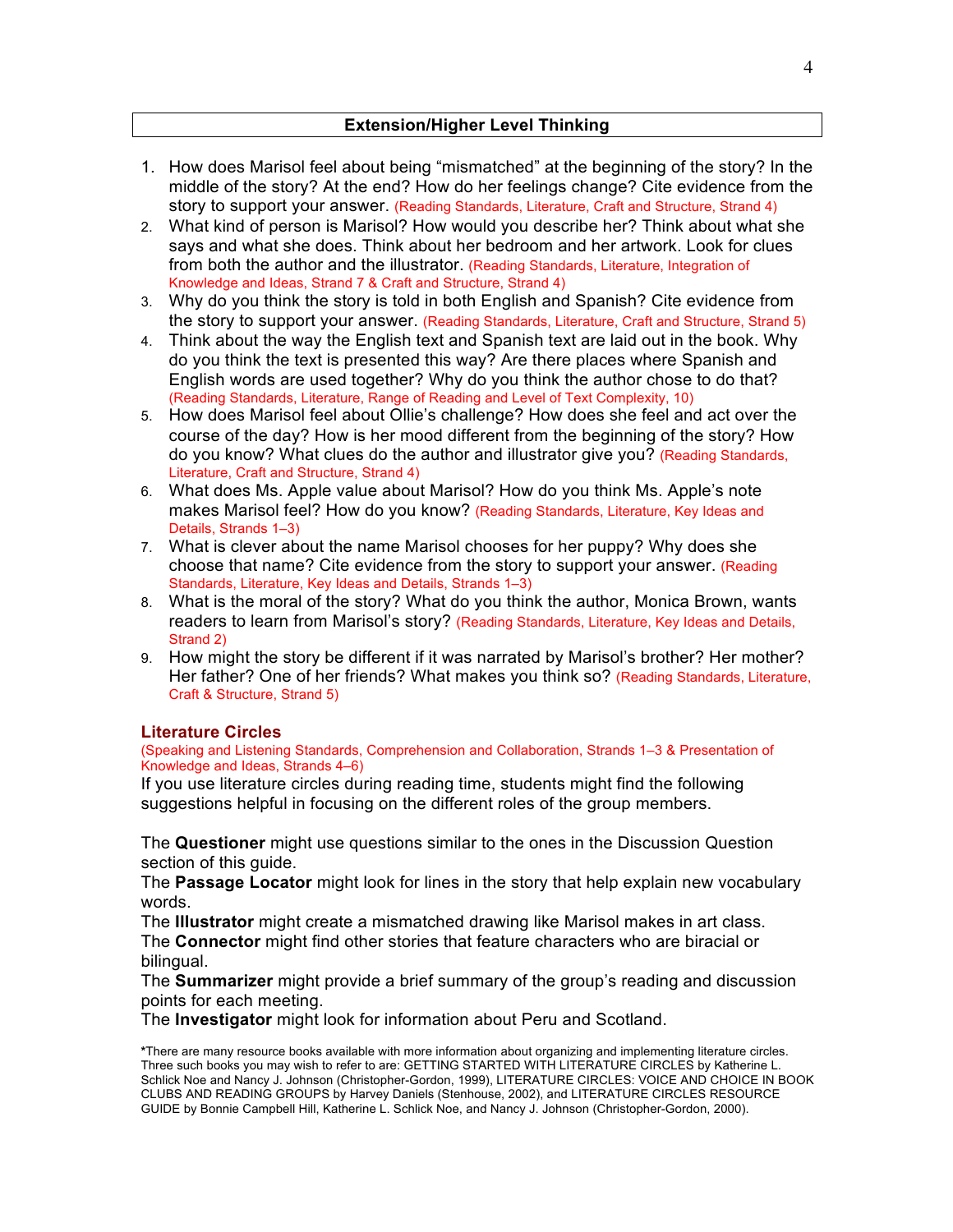### **Reader's Response**

(Reading Standards, Informational Text, Key Ideas and Details, Strands 1–3, Craft and Structure, Strands 4–6, & Integration of Knowledge and Ideas, Strands 7–9)

Use the following questions and writing activities to help students practice active reading and personalize their responses to the book. Suggest that students respond in reader's journals, essays, or oral discussion. You may also want to set aside time for students to share and discuss their written work, if they wish to.

- 1. Who is your favorite character in the story? Who would you most like to be friends with? What did you think about Marisol's teacher? Her parents? Her friends? Use passages from the story to help explain your feelings about each character.
- 2. Which parts of the story did you connect with the most? Why? Which parts did you have a hard time connecting with? Why? Cite parts of the text to support your answer.
- 3. Think about how the story ends. What if that wasn't the end of the story? What do you think might happen next? Write a new episode or adventure for Marisol, picking up from where the story ends. Be sure to include details from the story in your new adventure.
- 4. Reread the Author's Note on the last page of the book. How are Marisol McDonald and Monica Brown alike? How are they different? How did Monica Brown bring her own experiences to the story? Cite evidence from the text to support your answer.
- 5. Have students write a book recommendation for this story explaining why they would or would not recommend this book to other students.

### **ELL Teaching Activities**

These strategies might be helpful to use with students who are English language learners.

- 1. Assign ELL students to read the story aloud with strong English readers/speakers.
- 2. Have each student write three questions about the story. Then let students pair up and discuss the answers to the questions.
- 3. Depending on students' level of English proficiency, after the first reading: • Review the illustrations in order and have students summarize what is happening on each page, first orally, then in writing.

• Have students work in pairs to retell either the plot of the story or key details. Then ask students to write a short summary, synopsis, or opinion about what they have read.

4. Have students give a short talk about what they admire about a character or central figure in the story.

## **INTERDISCIPLINARY ACTIVITIES**

(Introduction to the Standards, page 7, "Students establish a base of knowledge across a wide range of subject matter by engaging with works of quality and substance. They become proficient in new areas through research and study. They read purposefully and listen attentively to gain both general knowledge and discipline-specific expertise. They refine and share their knowledge through writing and speaking.") Use some of the following activities to help students integrate their reading experiences with other curriculum areas.

# **Social Studies/Writing**

**1.** Marisol's ancestors come from Scotland and Peru, Have students find these two countries on a globe or world map. Then ask students to work in small groups to find out more about life in each country. A good place to start is the National Geographic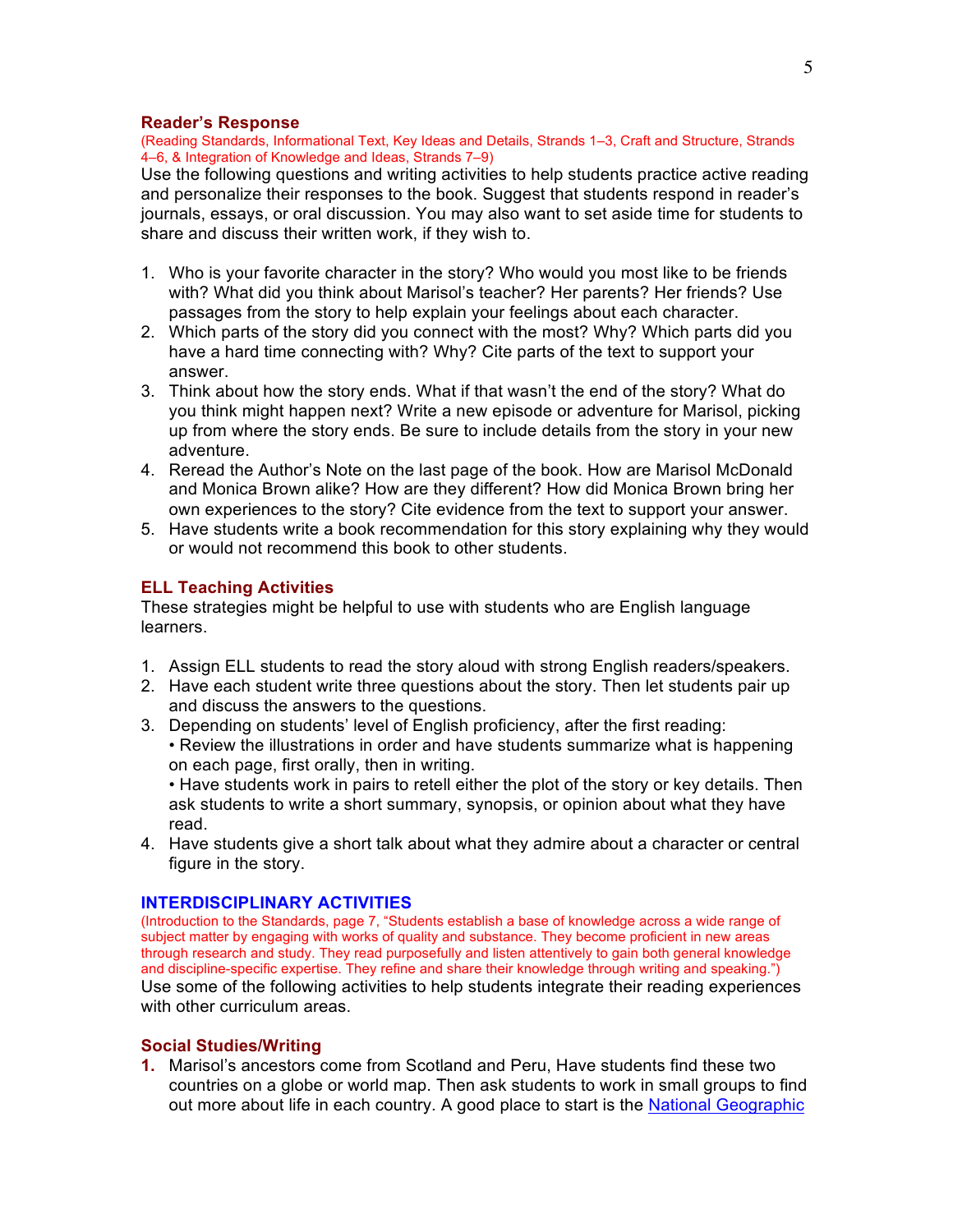Kids website. Note: for information about Scotland, students need to choose the United Kingdom from the country list.

2. Ask students to interview family members to determine their own heritage, and encourage students to think about how their heritage is reflected in their daily lives. How does it affect the language(s) they speak? The foods they eat? The holidays they celebrate? and so on. Have students write a short essay about what they found out and how their family background makes them special and unique.

## **Language Arts**

- 1. There are some Spanish words used in the English text and some English words used in the Spanish text to show that Marisol is comfortable using and mixing both languages. Let student volunteers who are from bilingual or multilingual homes share examples of the way their families mix and combine languages. Students may also be interested in learning some of these words from another language to incorporate into their own usage.
- 2. Discuss the vocabulary words *coordinate* and *clash* and have students come up with their own definitions. Then encourage them to look for items in the classroom that they think coordinate or clash. Ask them to present their findings to the class and tell why they think the items they chose coordinate or clash.

### **Math**

Have students study Marisol's clothing in the illustrations and look for patterns in the designs. For each pattern found, have students determine if it is a regular or an irregular pattern. If it is a regular pattern, challenge students to represent it as a letter pattern such as ABAB, ABCABC, ABBA, etc.

# **Cooking/Math**

If possible, let students make peanut butter and jelly burritos in class to share at snack time. Make one burrito and have students decide how many pieces it should be cut into to make good snack-size portions. Then have students figure out how many burritos they need to make so that everyone in class gets a snack-sized piece.

### **Art**

- 1. If students wrote a new episode or adventure for the story as part of a Reader's Response activity, have them now draw an illustration to go with their text.
- 2. Marisol's new dog has some unusual physical characteristics. Let students draw pictures of unusual pets they may have encountered, or let them make up and draw unusual imaginary pets. Also encourage students to name their pets and explain why they chose the name.

## **Additional Activities**

Additional activities and reproducible worksheets are available on author Monica Brown's website. You can find her *Marisol McDonald Doesn't Match/Marisol McDonald no combina* Activity Kit here.

# **ABOUT THE AUTHOR**

**Monica Brown** is the author of many award-winning bilingual books for children, many of which are inspired by her Peruvian American heritage. Monica is a Professor of English at Northern Arizona University, specializing in US Latino Literature and Multicultural Literature. She lives in Flagstaff, Arizona, with her family. You can find her online at monicabrown.net.